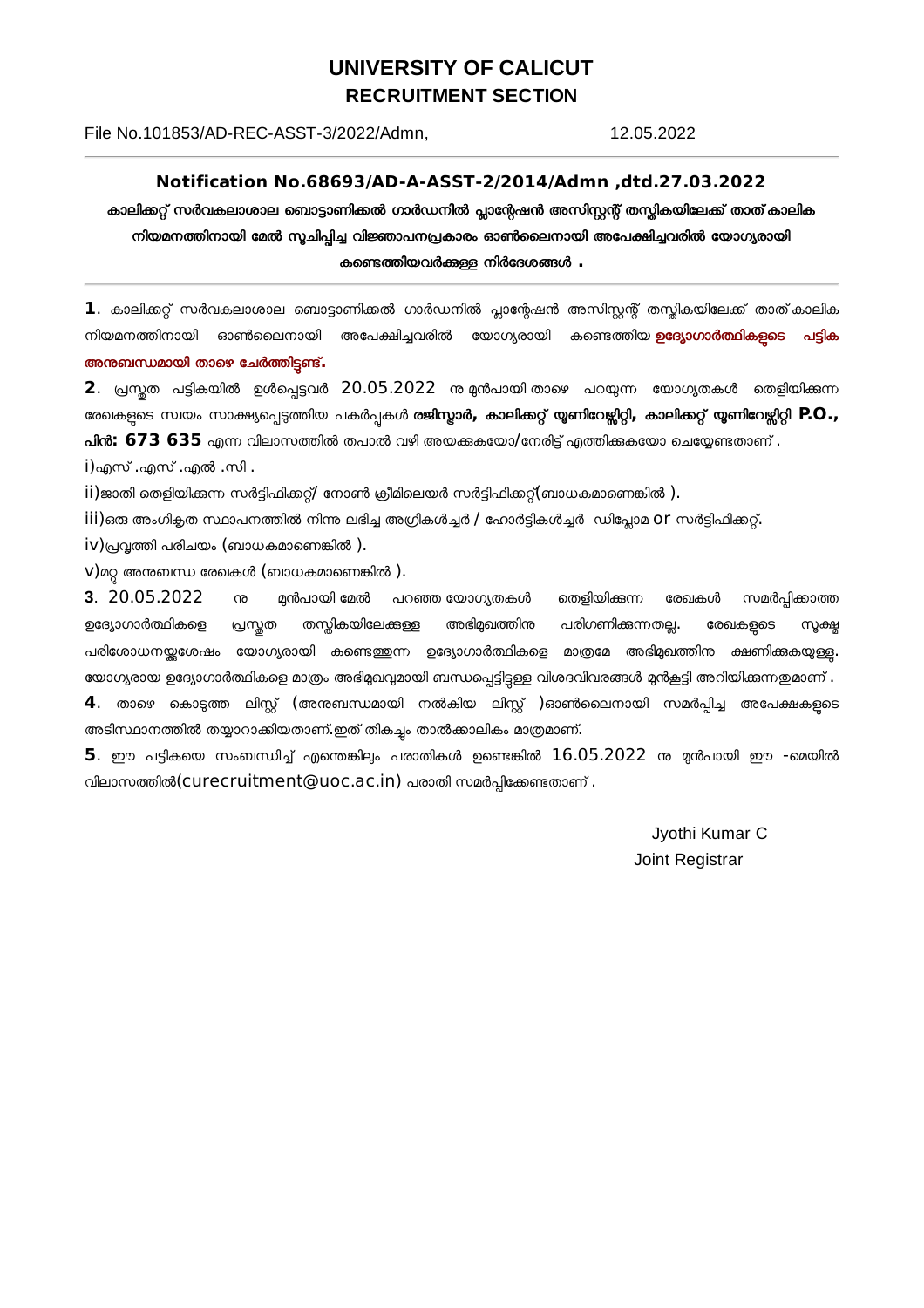| <b>APPENDIX</b>                                                                                                                       |            |                                                              |            |                                                                                       |  |
|---------------------------------------------------------------------------------------------------------------------------------------|------------|--------------------------------------------------------------|------------|---------------------------------------------------------------------------------------|--|
| Provisional List of the candidates to the post of Plantation Assistant (in Botanical Garden)<br>on contract in University of Calicut. |            |                                                              |            |                                                                                       |  |
|                                                                                                                                       |            | Notification No.68693/AD-A-ASST-2/2014/Admn, dtd.27.03.2022. |            |                                                                                       |  |
| Sl <sub>No</sub>                                                                                                                      | ID         | <b>Name</b>                                                  | <b>DOB</b> | <b>Remarks</b>                                                                        |  |
| 1                                                                                                                                     | 2170000467 | <b>ABHIN RAJ PT</b>                                          | 04/02/1998 | E ligible only if the candidate possess the<br>qualification as per the notification. |  |
| $\overline{2}$                                                                                                                        | 2170000361 | ABHIRAMI M. B                                                | 05/11/1998 | E ligible only if the candidate possess the<br>qualification as per the notification. |  |
| 3                                                                                                                                     | 2170000430 | <b>ABINSHAH</b>                                              | 16/09/1995 | E ligible only if the candidate possess the<br>qualification as per the notification. |  |
| 4                                                                                                                                     | 2170000401 | <b>AFSAL RAHMAN</b>                                          | 21/06/2000 | E ligible only if the candidate possess the<br>qualification as per the notification. |  |
| 5                                                                                                                                     | 2170000380 | <b>AKHIL G</b>                                               | 26/07/1998 | E ligible only if the candidate possess the<br>qualification as per the notification. |  |
| 6                                                                                                                                     | 2170000441 | <b>AKHIL P JOSE</b>                                          | 08/08/1998 | E ligible only if the candidate possess the<br>qualification as per the notification. |  |
| 7                                                                                                                                     | 2170000321 | <b>AKHIL T.P</b>                                             | 07/12/1996 | E ligible only if the candidate possess the<br>qualification as per the notification. |  |
| 8                                                                                                                                     | 2170000284 | <b>AKHILA DAS E V</b>                                        | 24/10/1997 | E ligible only if the candidate possess the<br>qualification as per the notification. |  |
| 9                                                                                                                                     | 2170000483 | <b>AKHILA LALY</b>                                           | 29/11/2000 | E ligible only if the candidate possess the<br>qualification as per the notification. |  |
| 10                                                                                                                                    | 2170000411 | <b>AKHILESH M V</b>                                          | 04/01/1996 | E ligible only if the candidate possess the<br>qualification as per the notification. |  |
| 11                                                                                                                                    | 2170000492 | <b>ALAN V JAISON</b>                                         | 23/05/2000 | E ligible only if the candidate possess the<br>qualification as per the notification. |  |
| 12                                                                                                                                    | 2170000308 | <b>ALPHINK</b><br>THANKACHAN                                 | 28/05/1997 | E ligible only if the candidate possess the<br>qualification as per the notification. |  |
| 13                                                                                                                                    | 2170000429 | <b>AMALENDU N</b><br><b>PRAKASH</b>                          | 12/01/1996 | E ligible only if the candidate possess the<br>qualification as per the notification. |  |
| 14                                                                                                                                    | 2170000428 | <b>AMRITHA N.M</b>                                           | 25/05/1998 | E ligible only if the candidate possess the<br>qualification as per the notification. |  |
| 15                                                                                                                                    | 2170000409 | ANAKHA DEVAN. M                                              | 04/05/1994 | E ligible only if the candidate possess the<br>qualification as per the notification. |  |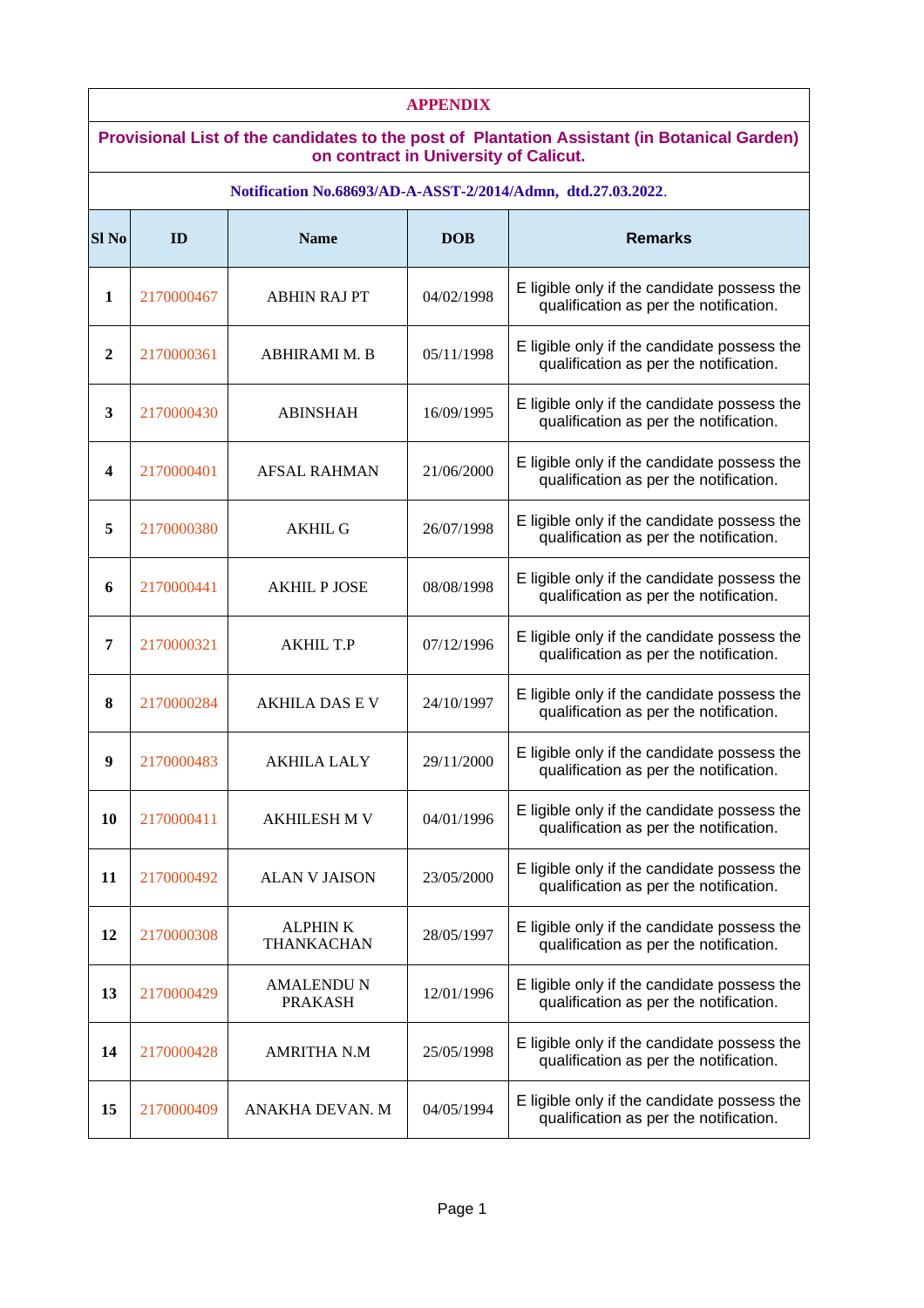| Sl <sub>No</sub> | ID         | <b>Name</b>               | <b>DOB</b> | <b>Remarks</b>                                                                        |
|------------------|------------|---------------------------|------------|---------------------------------------------------------------------------------------|
| 16               | 2170000415 | <b>ANANDHU N KUMAR</b>    | 23/05/1995 | E ligible only if the candidate possess the<br>qualification as per the notification. |
| 17               | 2170000505 | <b>ANJALI C</b>           | 30/09/1997 | E ligible only if the candidate possess the<br>qualification as per the notification. |
| 18               | 2170000302 | <b>ANJALI R K</b>         | 23/04/1999 | E ligible only if the candidate possess the<br>qualification as per the notification. |
| 19               | 2170000466 | ANJANA KRISHNAN N P       | 10/04/1998 | E ligible only if the candidate possess the<br>qualification as per the notification. |
| 20               | 2170000480 | <b>ANJANATP</b>           | 14/06/1999 | E ligible only if the candidate possess the<br>qualification as per the notification. |
| 21               | 2170000465 | <b>ANJANAKRISHNAN N P</b> | 10/04/1998 | E ligible only if the candidate possess the<br>qualification as per the notification. |
| 22               | 2170000400 | ANSIYA ANSARI             | 22/05/1994 | E ligible only if the candidate possess the<br>qualification as per the notification. |
| 23               | 2170000481 | <b>ANUROOP MA</b>         | 21/01/1991 | E ligible only if the candidate possess the<br>qualification as per the notification. |
| 24               | 2170000355 | ANUSREE.T                 | 14/12/1995 | E ligible only if the candidate possess the<br>qualification as per the notification. |
| 25               | 2170000454 | <b>APARNA A R</b>         | 12/11/1997 | E ligible only if the candidate possess the<br>qualification as per the notification. |
| 26               | 2170000416 | <b>ARUN KUMAR, C</b>      | 09/05/1995 | E ligible only if the candidate possess the<br>qualification as per the notification. |
| 27               | 2170000406 | <b>ARUN M V</b>           | 19/04/1998 | E ligible only if the candidate possess the<br>qualification as per the notification. |
| 28               | 2170000410 | <b>ARYAP</b>              | 30/05/2000 | E ligible only if the candidate possess the<br>qualification as per the notification. |
| 29               | 2170000434 | ARYAMOL K A               | 08/12/2001 | E ligible only if the candidate possess the<br>qualification as per the notification. |
| 30               | 2170000426 | ASHA RANI A.L             | 25/05/1985 | E ligible only if the candidate possess the<br>qualification as per the notification. |
| 31               | 2170000436 | <b>ASHIK A</b>            | 28/01/1997 | E ligible only if the candidate possess the<br>qualification as per the notification. |
| 32               | 2170000421 | ASHMI ABDULKHADER         | 17/09/1999 | E ligible only if the candidate possess the<br>qualification as per the notification. |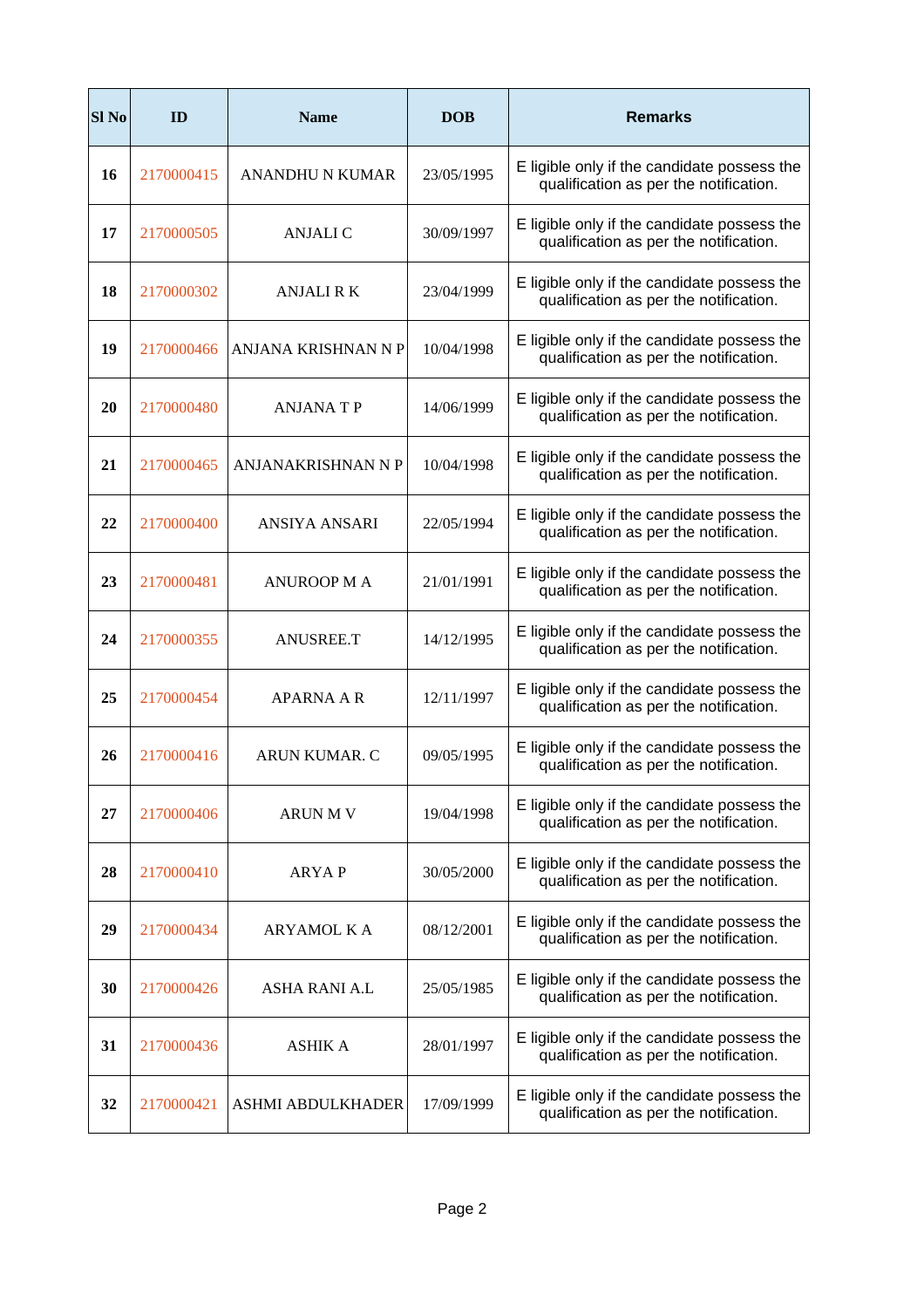| Sl <sub>No</sub> | ID         | <b>Name</b>                            | <b>DOB</b> | <b>Remarks</b>                                                                        |
|------------------|------------|----------------------------------------|------------|---------------------------------------------------------------------------------------|
| 33               | 2170000325 | <b>ASLAMIYA A</b>                      | 18/04/1997 | E ligible only if the candidate possess the<br>qualification as per the notification. |
| 34               | 2170000336 | ASWATHI C K                            | 22/03/1996 | E ligible only if the candidate possess the<br>qualification as per the notification. |
| 35               | 2170000344 | <b>ASWATHI O</b>                       | 17/10/1994 | E ligible only if the candidate possess the<br>qualification as per the notification. |
| 36               | 2170000502 | <b>ASWATHI</b><br><b>RADHAKRISHNAN</b> | 28/05/1989 | E ligible only if the candidate possess the<br>qualification as per the notification. |
| 37               | 2170000419 | ATHIRA KRISHNA C                       | 18/11/1997 | E ligible only if the candidate possess the<br>qualification as per the notification. |
| 38               | 2170000338 | <b>AYISHA V V</b>                      | 25/12/1996 | E ligible only if the candidate possess the<br>qualification as per the notification. |
| 39               | 2170000356 | <b>BHAGYA</b>                          | 22/04/1999 | E ligible only if the candidate possess the<br>qualification as per the notification. |
| 40               | 2170000469 | <b>BIJINA V K</b>                      | 18/11/1985 | E ligible only if the candidate possess the<br>qualification as per the notification. |
| 41               | 2170000294 | <b>BISWAJIT DAS</b>                    | 26/02/2001 | E ligible only if the candidate possess the<br>qualification as per the notification. |
| 42               | 2170000425 | <b>CHARUTHA C</b>                      | 23/06/1996 | E ligible only if the candidate possess the<br>qualification as per the notification. |
| 43               | 2170000487 | DANISHA K. P.                          | 05/08/1997 | E ligible only if the candidate possess the<br>qualification as per the notification. |
| 44               | 2170000473 | DEVADATH M                             | 08/04/1999 | E ligible only if the candidate possess the<br>qualification as per the notification. |
| 45               | 2170000458 | <b>GIREESH E K</b>                     | 02/04/1984 | E ligible only if the candidate possess the<br>qualification as per the notification. |
| 46               | 2170000414 | <b>GIREESH R</b>                       | 02/02/1997 | E ligible only if the candidate possess the<br>qualification as per the notification. |
| 47               | 2170000326 | <b>GOPAL KUMAR</b>                     | 10/11/1998 | E ligible only if the candidate possess the<br>qualification as per the notification. |
| 48               | 2170000413 | <b>HABEEB RAHMAN E</b>                 | 29/12/1995 | E ligible only if the candidate possess the<br>qualification as per the notification. |
| 49               | 2170000327 | <b>HARISANKAR A</b>                    | 21/01/2002 | E ligible only if the candidate possess the<br>qualification as per the notification. |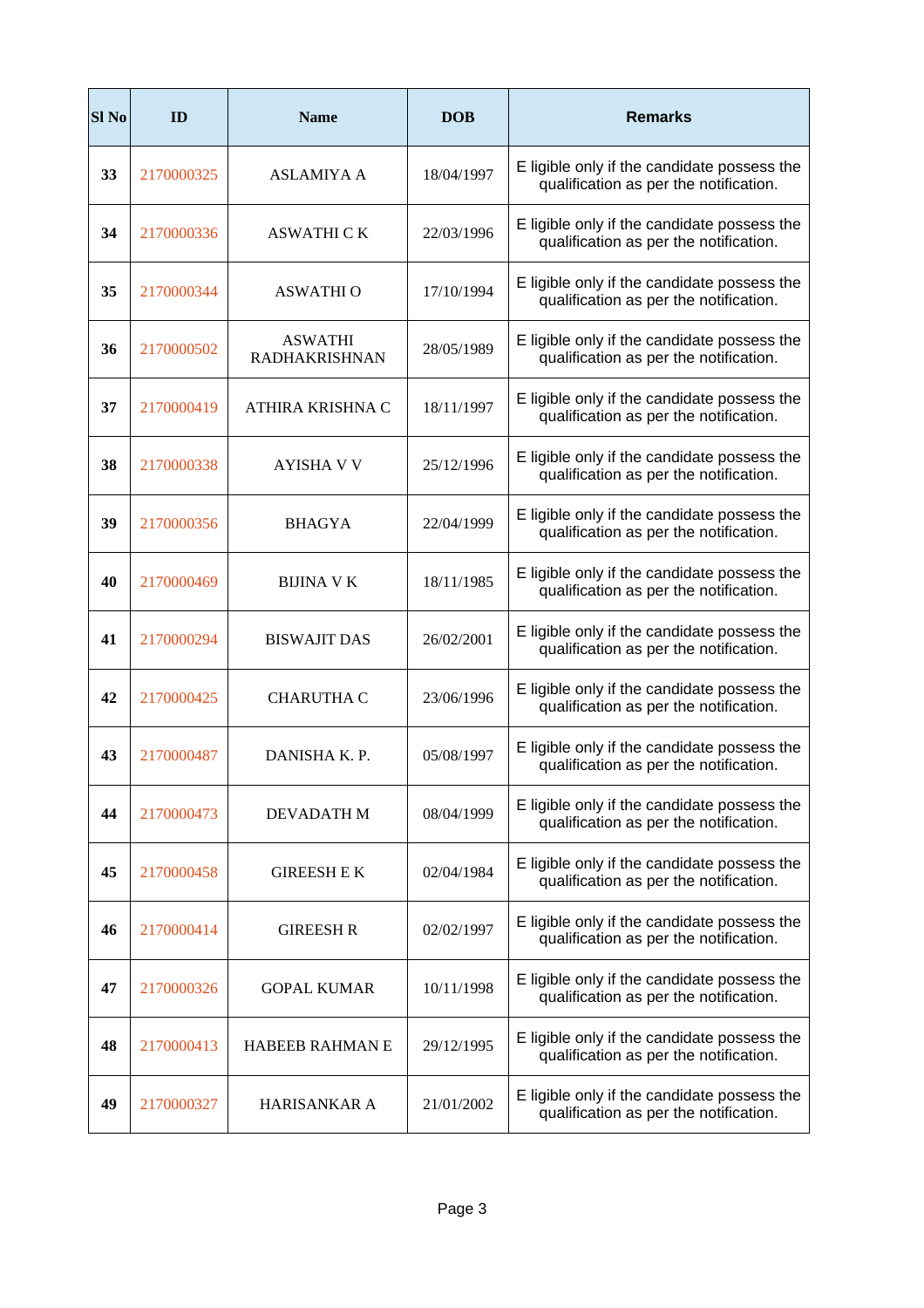| Sl <sub>No</sub> | ID         | <b>Name</b>                          | <b>DOB</b> | <b>Remarks</b>                                                                        |
|------------------|------------|--------------------------------------|------------|---------------------------------------------------------------------------------------|
| 50               | 2170000273 | <b>HASEEB.P</b>                      | 21/12/1998 | E ligible only if the candidate possess the<br>qualification as per the notification. |
| 51               | 2170000456 | <b>JASMI K.R</b>                     | 29/07/1986 | E ligible only if the candidate possess the<br>qualification as per the notification. |
| 52               | 2170000457 | <b>JISHA K</b>                       | 30/05/1985 | E ligible only if the candidate possess the<br>qualification as per the notification. |
| 53               | 2170000445 | <b>JITHA SOMAN</b>                   | 31/05/1993 | E ligible only if the candidate possess the<br>qualification as per the notification. |
| 54               | 2170000295 | <b>JITHIN TP</b>                     | 18/01/1997 | E ligible only if the candidate possess the<br>qualification as per the notification. |
| 55               | 2170000446 | <b>JITHU S</b>                       | 23/08/1997 | E ligible only if the candidate possess the<br>qualification as per the notification. |
| 56               | 2170000373 | <b>JOSHIN JOSE</b>                   | 18/09/1994 | E ligible only if the candidate possess the<br>qualification as per the notification. |
| 57               | 2170000292 | <b>JULIYA B</b>                      | 22/10/1998 | E ligible only if the candidate possess the<br>qualification as per the notification. |
| 58               | 2170000353 | KOUSHIK SURESH                       | 20/09/1996 | E ligible only if the candidate possess the<br>qualification as per the notification. |
| 59               | 2170000296 | KRISHNAPRIYA.K.P                     | 12/04/1997 | E ligible only if the candidate possess the<br>qualification as per the notification. |
| 60               | 2170000365 | <b>LATHA</b>                         | 24/05/1991 | E ligible only if the candidate possess the<br>qualification as per the notification. |
| 61               | 2170000385 | <b>MAHESH T M</b>                    | 15/05/1990 | E ligible only if the candidate possess the<br>qualification as per the notification. |
| 62               | 2170000491 | <b>MANIKANDAN C</b>                  | 01/01/1995 | E ligible only if the candidate possess the<br>qualification as per the notification. |
| 63               | 2170000459 | <b>MANJUSHAK</b>                     | 21/06/1986 | E ligible only if the candidate possess the<br>qualification as per the notification. |
| 64               | 2170000324 | <b>MANUP</b>                         | 04/02/1996 | E ligible only if the candidate possess the<br>qualification as per the notification. |
| 65               | 2170000279 | <b>MERIN BINU</b><br><b>VARGHESE</b> | 14/04/1999 | E ligible only if the candidate possess the<br>qualification as per the notification. |
| 66               | 2170000290 | <b>MIDHUN</b>                        | 01/03/1991 | E ligible only if the candidate possess the<br>qualification as per the notification. |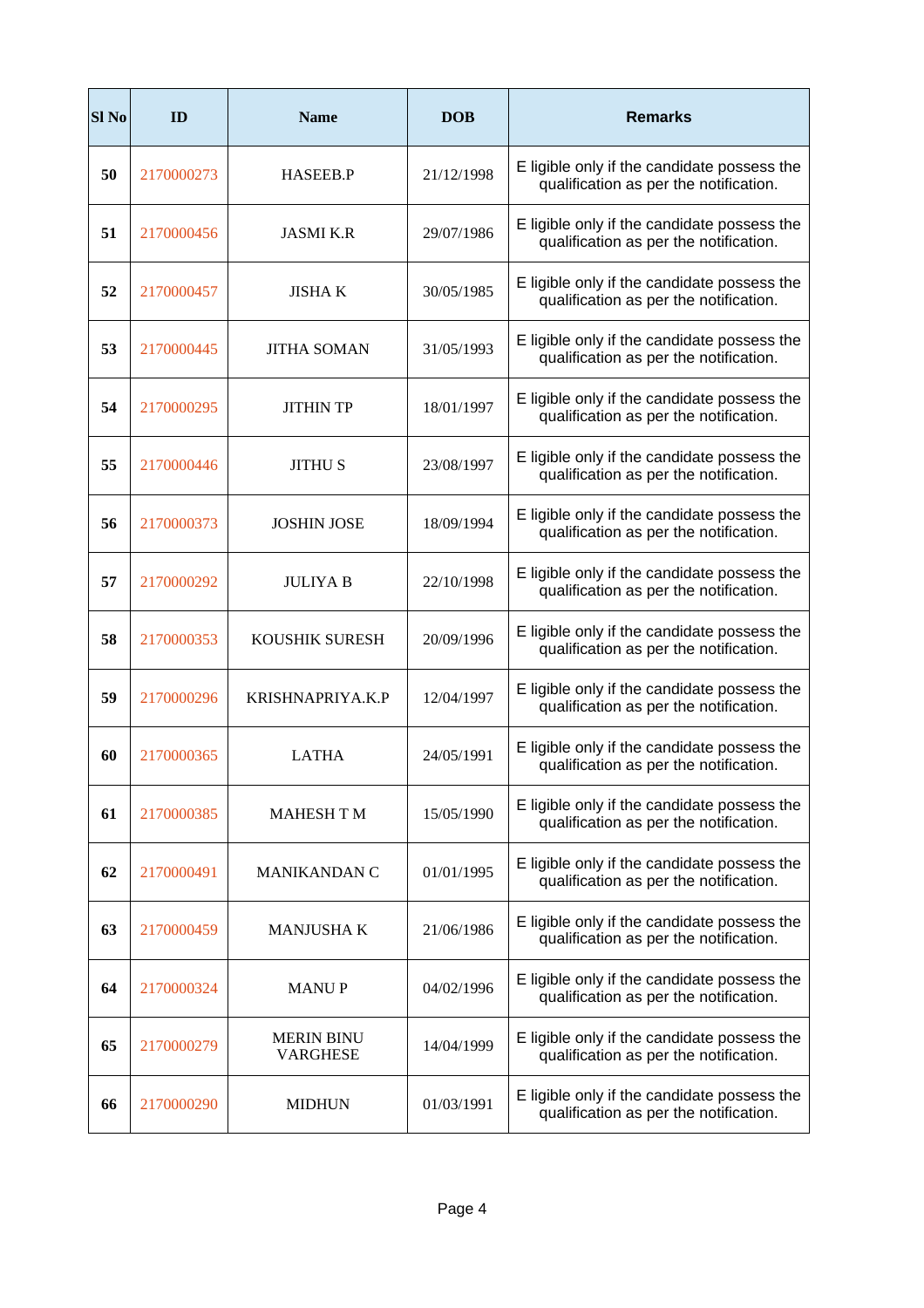| Sl <sub>No</sub> | ID         | <b>Name</b>                            | <b>DOB</b> | <b>Remarks</b>                                                                        |
|------------------|------------|----------------------------------------|------------|---------------------------------------------------------------------------------------|
| 67               | 2170000398 | MUHAMMED FAYIZ PK                      | 03/09/2000 | E ligible only if the candidate possess the<br>qualification as per the notification. |
| 68               | 2170000271 | <b>MUHAMMED SAEED</b><br>MARATHUMPALLI | 04/12/1994 | E ligible only if the candidate possess the<br>qualification as per the notification. |
| 69               | 2170000396 | MUHAMMED SHAFI M P                     | 13/09/1997 | E ligible only if the candidate possess the<br>qualification as per the notification. |
| 70               | 2170000275 | <b>MUHAMMED SUHAIL T</b><br>K          | 06/12/2002 | E ligible only if the candidate possess the<br>qualification as per the notification. |
| 71               | 2170000420 | <b>NAYAN RAJU</b>                      | 26/10/2002 | E ligible only if the candidate possess the<br>qualification as per the notification. |
| 72               | 2170000374 | <b>NITHA RAFI</b>                      | 13/11/1995 | E ligible only if the candidate possess the<br>qualification as per the notification. |
| 73               | 2170000323 | NITHYA K T                             | 10/08/1993 | E ligible only if the candidate possess the<br>qualification as per the notification. |
| 74               | 2170000432 | POOJA P P                              | 23/03/1999 | E ligible only if the candidate possess the<br>qualification as per the notification. |
| 75               | 2170000447 | PRASOON.P                              | 25/05/1983 | E ligible only if the candidate possess the<br>qualification as per the notification. |
| 76               | 2170000303 | PRAVEENA BABU M                        | 19/02/2002 | E ligible only if the candidate possess the<br>qualification as per the notification. |
| 77               | 2170000503 | <b>RAAGIR</b>                          | 31/05/1990 | E ligible only if the candidate possess the<br>qualification as per the notification. |
| 78               | 2170000395 | RAHUL.A                                | 08/05/1998 | E ligible only if the candidate possess the<br>qualification as per the notification. |
| 79               | 2170000427 | <b>RAKHI R</b>                         | 10/02/1993 | E ligible only if the candidate possess the<br>qualification as per the notification. |
| 80               | 2170000337 | RAMEES SHAHSHAD P                      | 30/05/1994 | E ligible only if the candidate possess the<br>qualification as per the notification. |
| 81               | 2170000301 | <b>RANJISHA S</b>                      | 18/09/1993 | E ligible only if the candidate possess the<br>qualification as per the notification. |
| 82               | 2170000360 | <b>RANJITH A</b>                       | 18/02/1990 | E ligible only if the candidate possess the<br>qualification as per the notification. |
| 83               | 2170000495 | <b>RANJITH V</b>                       | 02/02/1987 | E ligible only if the candidate possess the<br>qualification as per the notification. |
| 84               | 2170000470 | <b>RASIJA T</b>                        | 30/05/1985 | E ligible only if the candidate possess the<br>qualification as per the notification. |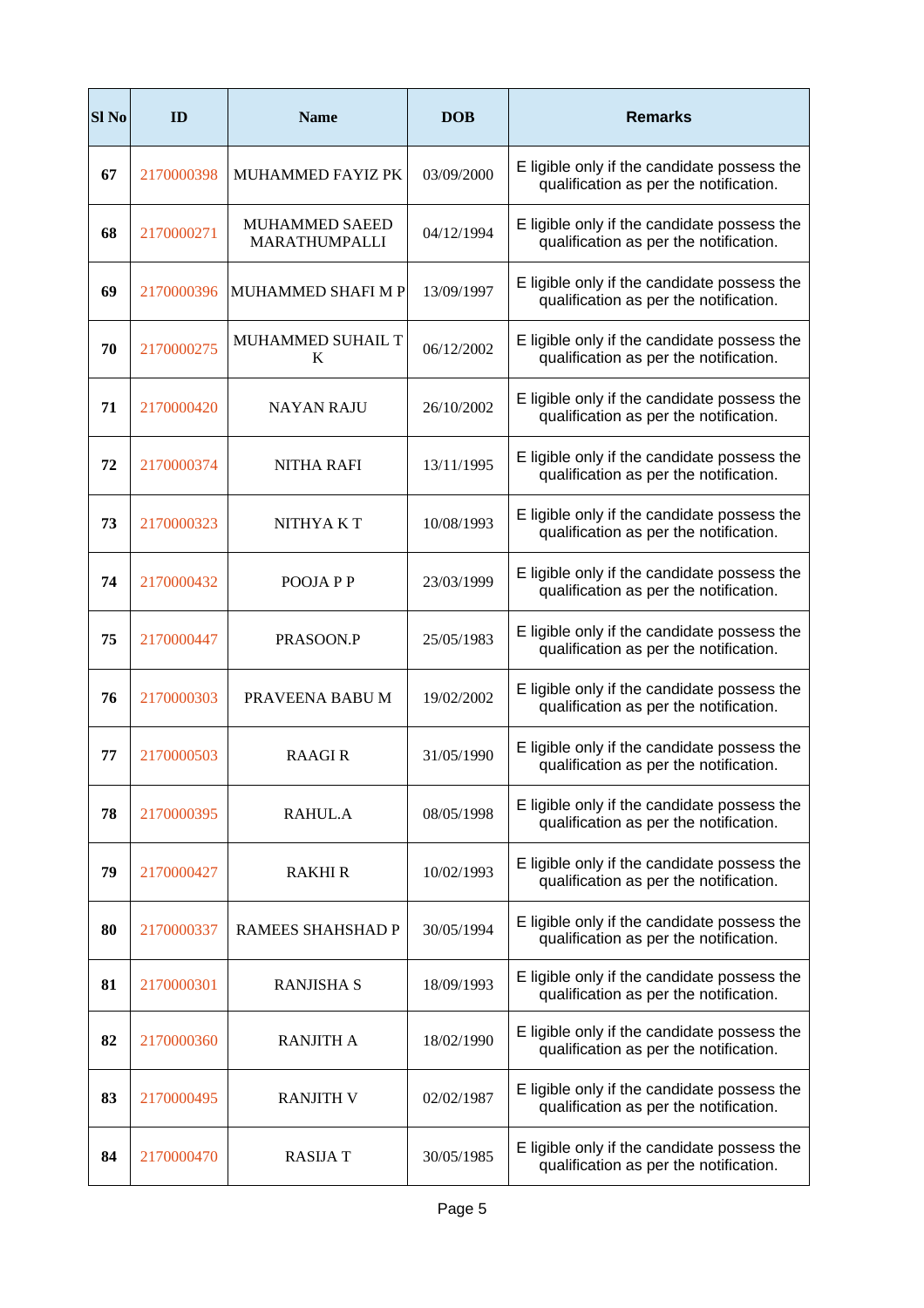| Sl <sub>No</sub> | ID         | <b>Name</b>         | <b>DOB</b> | <b>Remarks</b>                                                                        |
|------------------|------------|---------------------|------------|---------------------------------------------------------------------------------------|
| 85               | 2170000378 | <b>REMYAP.R</b>     | 20/04/1993 | E ligible only if the candidate possess the<br>qualification as per the notification. |
| 86               | 2170000297 | RENJUSHA. P M       | 28/04/1993 | E ligible only if the candidate possess the<br>qualification as per the notification. |
| 87               | 2170000471 | <b>REVATHI M R</b>  | 06/10/1998 | E ligible only if the candidate possess the<br>qualification as per the notification. |
| 88               | 2170000449 | <b>ROUFINA E T</b>  | 10/10/1994 | E ligible only if the candidate possess the<br>qualification as per the notification. |
| 89               | 2170000391 | SALU. B             | 22/09/1997 | E ligible only if the candidate possess the<br>qualification as per the notification. |
| 90               | 2170000452 | <b>SANITHA Y S</b>  | 21/05/1985 | E ligible only if the candidate possess the<br>qualification as per the notification. |
| 91               | 2170000431 | <b>SARITHA V</b>    | 04/02/1983 | E ligible only if the candidate possess the<br>qualification as per the notification. |
| 92               | 2170000330 | <b>SATHEESH E</b>   | 18/04/1990 | E ligible only if the candidate possess the<br>qualification as per the notification. |
| 93               | 2170000313 | SHABANA S           | 24/09/1998 | E ligible only if the candidate possess the<br>qualification as per the notification. |
| 94               | 2170000468 | <b>SHAMNAK</b>      | 21/12/1992 | E ligible only if the candidate possess the<br>qualification as per the notification. |
| 95               | 2170000305 | <b>SHARMILA V</b>   | 21/07/1983 | E ligible only if the candidate possess the<br>qualification as per the notification. |
| 96               | 2170000354 | SHIJINDAS M         | 11/04/2000 | E ligible only if the candidate possess the<br>qualification as per the notification. |
| 97               | 2170000485 | <b>SHIJU K</b>      | 10/04/2022 | E ligible only if the candidate possess the<br>qualification as per the notification. |
| 98               | 2170000463 | <b>SREEJANK</b>     | 25/05/1983 | E ligible only if the candidate possess the<br>qualification as per the notification. |
| 99               | 2170000322 | <b>SREENAK</b>      | 24/06/1994 | E ligible only if the candidate possess the<br>qualification as per the notification. |
| <b>100</b>       | 2170000476 | SREERAG.N           | 06/11/1997 | E ligible only if the candidate possess the<br>qualification as per the notification. |
| 101              | 2170000370 | <b>SREESHMA</b>     | 29/01/1996 | E ligible only if the candidate possess the<br>qualification as per the notification. |
| 102              | 2170000359 | <b>SUDHEESH K S</b> | 23/03/1988 | E ligible only if the candidate possess the<br>qualification as per the notification. |